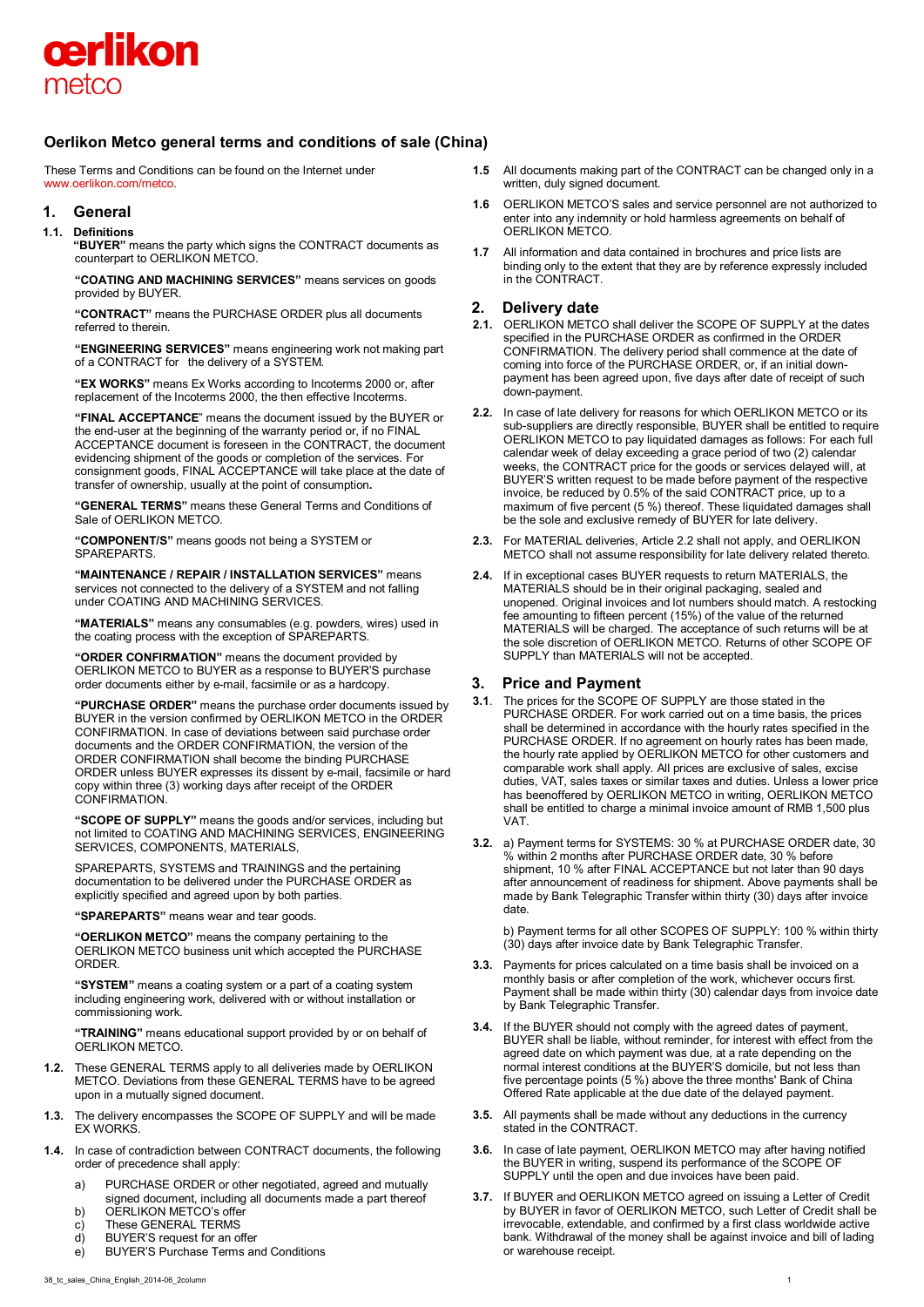

# **4. Intellectual Property**

- **4.1.** BUYER shall provide the technical documentation (e.g. up-to-date drawings, descriptions, charts, instructions) which is necessary for the delivery of the SCOPE OF SUPPLY and is specified in the CONTRACT. BUYER confirms that BUYER is fully authorized to use (or have used) the technical documentation provided to OERLIKON METCO for the performance of the SCOPE OF SUPPLY by OERLIKON METCO or its sub-suppliers, respectively. In case BUYER would not be authorized to order said performance from OERLIKON METCO without violation of intellectual property rights of third parties, or if such right should be challenged, BUYER shall inform OERLIKON METCO without any delay. In this case, OERLIKON METCO shall stop the work until the approvals needed for the performance have been obtained.
- **4.2.** OERLIKON METCO shall not use technical documentation received from BUYER for any purpose other than to fulfill the CONTRACT.
- **4.3.** Any know-how, inventions, patents or copyrights or the like belonging to or provided by OERLIKON METCO and used for or developed in the course of the fulfillment of the CONTRACT by OERLIKON METCO shall remain OERLIKON METCO'S property, and no ownership shall be transferred to BUYER with respect to such know-how, inventions, patents and copyrights, independent of the hardware on which such knowhow, inventions, patents or copyrights is made available (machinery, paper, electronic medium, etc.). However, BUYER shall be granted a limited right to use such know-how, invention, patents, copyright or the like for the operation, maintenance and repair of the SCOPE OF SUPPLY on a non-exclusive basis, which right shall **not** include the use of the said intellectual property for the reproduction of the SCOPE OF SUPPLY or parts thereof. If the SCOPE OF SUPPLY consists of ENGINEERING work, BUYER shall be permitted to use, on a non-exclusive basis, the documentation received for the purpose described in the PURCHASE ORDER. In case of doubt, ENGINEERING SERVICES provided for the development of a SYSTEM or of COATING AND MACHINING SERVICES shall be deemed to be made available for the procurement of such goods or services from OERLIKON METCO.
- **4.4.** a) OERLIKON METCO warrants that the SCOPE OF SUPPLY and any part thereof, in the particular form sold by OERLIKON METCO, shall not infringe any intellectual property rights of third parties. In the event of any patent infringement relating to the said SCOPE OF SUPPLY, OERLIKON METCO may, in its sole discretion, procure the right to use the SCOPE OF SUPPLY without impairing its suitability, or modify or replace it so that it is rendered non-infringing. The obligations of OERLIKON METCO set forth herein are contingent upon (i) OERLIKON METCO receiving prompt written notice from BUYER of such infringement; (ii) OERLIKON METCO receiving assistance from BUYER in the defense; and (iii) the right of OERLIKON METCO to settle or defend.

b) This obligation of OERLIKON METCO shall not apply to (i) the SCOPE OF SUPPLY or part thereof which has been manufactured according to BUYER'S design, (ii) services performed by using BUYER'S documentation, (iii) the use of the SCOPE OF SUPPLY or any part thereof in conjunction with any other product in a combination not furnished by OERLIKON METCO as part of the SCOPE OF SUPPLY, (iv) products fabricated by using the SCOPE OF SUPPLY. As to any such equipment, service, product, part or use in such combination, OERLIKON METCO assumes no liability whatsoever for infringement of intellectual property rights of third parties, and BUYER shall indemnify OERLIKON METCO against any respective infringement claims. OERLIKON METCO shall co-operate with BUYER in the same manner as required by OERLIKON METCO under 4.4 a) (i) to (iii) herein above.

**4.5.** OERLIKON METCO'S copyrighted material shall not be copied by BUYER except for archiving purposes or to replace a defective copy.

# **5. Installation and site Preparation**

- **5.1.** If installation services are a part of the SCOPE OF SUPPLY, it is the responsibility of the BUYER to prepare the site environmentally and to provide the required services, electrical wiring and conduit, dry compressed air and piping, gas supply and piping, tools for installation, water drain, permits, including work permits, licenses, approvals, etc. as well as whatever is required to uncrate and move the equipment into its location.
- **5.2.** BUYER also undertakes to maintain the facilities, upon which OERLIKON METCO'S personnel maybe required to enter, in a safe condition, and to comply with all applicable laws, statutes and regulations governing workplace health and safety, and to give OERLIKON METCO'S personnel all instructions necessary. OERLIKON METCO shall make sure that its personnel will follow all instructions reasonably made by BUYER. The same applies vice versa in case BUYER'S personnel have to enter upon OERLIKON METCO'S facilities.

**5.3.** BUYER'S failure to comply with the obligations stated in Articles 5.1 and 5.2 above shall entitle OERLIKON METCO to either stop rendering its services, and/or postpone the delivery terms, and/or ask for additional charges for the lost time of its service personnel, such time to be calculated and charged in accordance with Articles 3.1 and 3.3 herein above.

# **6. Warranty**

Articles 6.1 through 6.7 contain specific warranties referring to various SCOPES OF SUPPLY. Only the warranty provision(s) referring to a specific SCOPE OF SUPPLY shall apply. If otherwise required by the applicable and compulsory law, such law shall apply.

# **6.1. SYSTEMS and COMPONENTS**

OERLIKON METCO shall remedy any defect resulting from faulty materials or faulty workmanship. To the extent OERLIKON METCO is responsible for the design the same obligation applies to defects resulting from faulty design. If requested to do so by BUYER in writing, and as BUYER'S sole and exclusive remedy, OERLIKON METCO agrees to, at its sole option, either repair or replace the faulty parts of the SCOPE OF SUPPLY, or supply BUYER with non-defective SCOPE OF SUPPLY or part thereof. These remedies shall be provided for the defects notified to OERLIKON METCO during the warranty period under the conditions defined in Article 6.9 herein below and are granted for twelve (12) months.

# **6.2. MATERIALS**

OERLIKON METCO warrants that when dispatched from OERLIKON METCO'S factory, all MATERIALS meet the specifications described in the respective product data sheet. If requested to do so by BUYER in writing, and as BUYER'S sole and exclusive remedy, OERLIKON METCO agrees to replace, at OERLIKON METCO'S own cost, any MATERIALS which do not meet the specifications described in the said product data sheet or which have been specifically agreed upon in the CONTRACT. These remedies shall be provided for the defects notified to OERLIKON METCO during the warranty period under the conditions defined in Article 6.9 herein below and are granted for two (2) months.

## **6.3 COATING AND MACHINING SERVICES**

OERLIKON METCO shall remedy any defect resulting from not using the materials specified, or from faulty workmanship. OERLIKON METCO assumes no warranty or representation regarding the fitness of the coating or machining applied for the purpose for which the coated goods are intended to be used. If requested to do so by BUYER in writing, and as BUYER'S sole and exclusive remedy, OERLIKON METCO shall at its sole option repair the defective coating or machining or remove and reprocess it. These remedies shall be provided for the defects notified to OERLIKON METCO during the warranty period under the conditions defined in Article 6.9 herein below and are granted for six (6) months.

# **6.4. MAINTENANCE / REPAIR / INSTALLATION SERVICES**

OERLIKON METCO'S obligations consist of using proper care and skill in performing the work described in the CONTRACT and, if parts (SPAREPARTS or other parts) are supplied by OERLIKON METCO in connection with such SERVICES, to deliver parts, which are free of defects. If requested to do so by BUYER in writing, and as BUYER'S sole and exclusive remedy, OERLIKON METCO shall re-do any faulty service work at its own cost. Defects resulting from insufficient or inappropriate documentation delivered by BUYER shall be remedied at BUYER'S cost. These remedies shall be provided for the defects notified to OERLIKON METCO during the warranty period under the conditions defined in Article 6.9 herein below and are granted for six (6) months.

## **6.5. SPAREPARTS**

OERLIKON METCO shall remedy any defect resulting from faulty materials or faulty workmanship. If requested to do so by BUYER in writing, and as BUYER'S sole and exclusive remedy, OERLIKON METCO agrees to, at its sole option, either repair or replace the faulty SPAREPARTS, or supply BUYER with non-defective SPAREPARTS. These remedies shall be provided for the defects notified to OERLIKON METCO during the warranty period under the conditions defined in Article 6.9 herein below and are granted for twelve (12) months except as otherwise agreed upon in the CONTRACT or as can normally be expected for such types of SPAREPARTS and the specific use, whichever time period is the shortest.

## **6.6 ENGINEERING WORK**

OERLIKON METCO'S obligations consist of using proper care and skill in performing the work described in the CONTRACT. However, OERLIKON METCO does not provide any warranty for successful achievement of the results envisaged in the CONTRACT. If requested to do so by BUYER in writing, and as BUYER'S sole and exclusive remedy, OERLIKON METCO shall re-do any faulty service work at its own cost. These remedies shall be provided for the faults notified to OERLIKON METCO during the warranty period under the conditions defined in Article 6.9 herein below and are granted for six (6) months.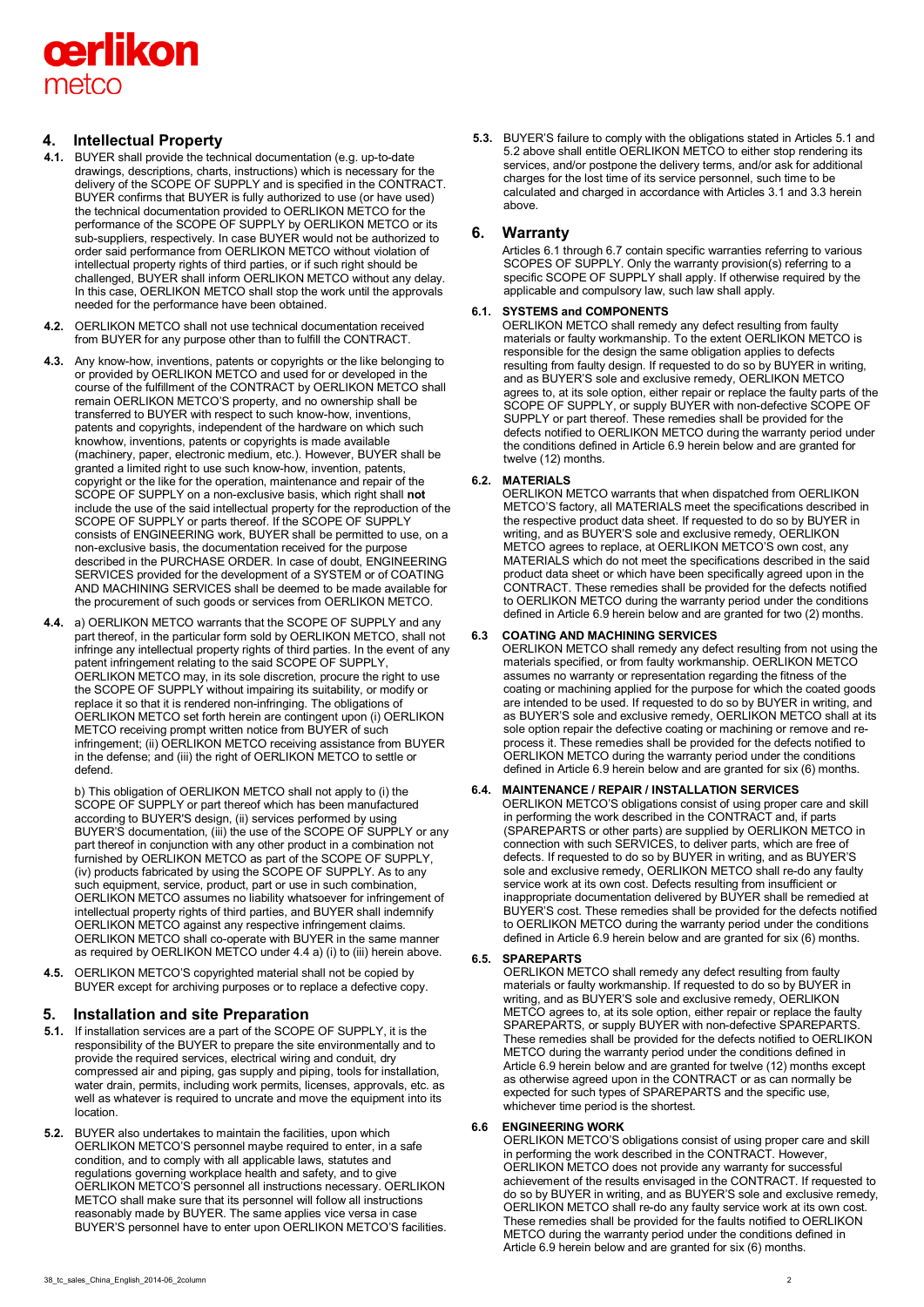# cerlikon metco

## **6.7. TRAINING**

OERLIKON METCO'S obligations consist of using proper care and skill in performing the training. OERLIKON METCO shall assume liability regarding correctness of the content communicated, orally or in writing, only to the extent that damages resulting from TRAINING are based on OERLIKON METCO'S gross negligence or willful misconduct.

## **6.8. Performance Guarantee**

Unless explicitly specified in the CONTRACT, OERLIKON METCO shall not provide performance guarantees. If a performance guarantee has been agreed upon, it shall be fulfilled if the guaranteed values have been reached in a performance test, or, if no such test has been agreed upon, if the SCOPE OF SUPPLY goes into commercial operation. OERLIKON METCO'S liability for not reaching the guaranteed values, although the pre-conditions for which the BUYER or the end-user are responsible have been fulfilled, shall be limited to liquidated damages amounting to maximum ten percent (10 %) of the CONTRACT price for all SCOPE OF SUPPLY, except for SYSTEMS, for which OERLIKON METCO'S liability shall be limited to liquidated damages amounting to maximum five percent (5%) of the CONTRACT PRICE.

#### **6.9. General Conditions applicable to OERLIKON METCO'S Warranty**  a) Place where Warranty Work is executed

OERLIKON METCO reserves the right to require that the BUYER or the end-user returns the SCOPE OF SUPPLY or parts thereof to OERLIKON METCO'S production facility to provide proper warranty service. Regarding SYSTEMS, OERLIKON METCO shall use its best efforts to perform the warranty work at BUYER'S or end-user's facility, and as soon as reasonably practicable after receipt of written notification by the BUYER or the end-user. In case OERLIKON METCO requires that the BUYER or end-user returns the SYSTEM or part thereof to OERLIKON METCO'S facilities, OERLIKON METCO shall reimburse BUYER or enduser solely the costs paid for sea or land transportation, with the exclusion of any internal costs. Regarding COATING AND MACHINING SERVICES, OERLIKON METCO shall bear the costs for the corresponding repair or reprocessing work which occurs outside its works if it is not possible to carry out such repairs or reprocessing work in OERLIKON METCO'S works, or if this would involve unreasonable expenses. Such costs shall be borne to the extent that they are reasonable under the circumstances prevailing, and provided BUYER or end-user has obtained OERLIKON METCO'S prior written approval.

#### b) Start of Warranty Period

Unless otherwise agreed upon in writing, the warranty period for (i) SYSTEMS, COMPONENTS, and MAINTENANCE / REPAIR / INSTALLATION SERVICES starts at the date of FINAL ACCEPTANCE of the respective SCOPE OF SUPPLY, in any case not later than 90 days after announcement of readiness for shipment in case of delivery of goods, or completion of the services. FINAL ACCEPTANCE shall not be deferred due to minor defects. For MATERIALS, COATING AND MACHINING SERVICES and SPARE PARTS the warranty period starts at the date of delivery EX WORKS.

## c) Early termination of Warranty Period

The warranty periods stipulated in 6.1 through 6.7 above shall terminate if BUYER or a third party undertakes inappropriate or improper modification or repairs, or if the BUYER, in case of a defect, does not as soon as reasonably possible take all appropriate steps to mitigate damages and to notify OERLIKON METCO in writing of its obligation to remedy such defect.

#### d) Maximum Warranty Period

Any warranty period (including but not limited to new warranty periods for replaced, or repaired goods, or repeated services, and including cases when commencement of the warranty period is deferred, etc.) shall expire after adding half of the number of months of the original warranty period.

## e) Deliveries to Medical Industry

If the SCOPE OF SUPPLY is delivered for use in the medical industry such as but not limited to (i) COATING AND MACHINING SERVICES applied on medical devices, (ii) SYSTEMS, COMPONENTS, SPARE PARTS, MATERIALS used for the production of medical devices, (iii) MAINTENANCE/REPAIR/INSTALLATION SERVICES on SYSTEMS etc. as mentioned under (ii) herein before OERLIKON METCO shall not assume any liability for biocompatibility, sterility or other requirements typically asked for in the medical industry. BUYER shall indemnify and hold OERLIKON METCO harmless from any and all claims made by third parties against OERLIKON METCO and shall make sure that BUYER'S insurance carriers shall waive their right of subrogation against OERLIKON METCO.

## f) Exclusion from OERLIKON METCO'S Warranty

Excluded from OERLIKON METCO'S warranty and liability for defects are all deficiencies which cannot be proved to have their origin in bad material, faulty design (if applicable), or poor workmanship, e.g. for deficiencies resulting from normal wear and tear, improper maintenance, failure to observe the operating instructions or deficiencies resulting from other reasons beyond OERLIKON METCO'S control, including damages caused by erosion, corrosion or cavitation. Replaced parts shall become the property of OERLIKON METCO.

The BUYER or end-user shall at its own expense arrange for any dismantling and reassembly of equipment other than the dismantling and reassembly of the equipment pertaining to the SCOPE OF SUPPLY, to the extent that this is necessary to remedy the defect.

Total liquidated damages as described under Articles 2.2 and 6.8 above shall be limited to ten percent (10 %) of the CONTRACT Price.

OERLIKON METCO makes no warranty or representation to the SCOPE OF SUPPLY other than as specified in this section. All other warranties, express or implied, including but not limited to the implied warranties of merchantability and fitness for a particular purpose, are hereby disclaimed.

## **6.10. Hazard Warning Responsibility**

BUYER and OERLIKON METCO acknowledge that each have respective obligations with respect to maintaining compliance with all safety and health related regulations concerning SCOPE OF SUPPLY. BUYER is familiar with the SCOPE OF SUPPLY and acknowledges its separate and independent knowledge of such risks, which are known in BUYER'S industry. BUYER shall maintain compliance with all safety and health related governmental requirements concerning SCOPE OF SUPPLY and shall take all reasonable and practical steps to inform, warn, and familiarize its employees, agents, contractors, and customers with all hazards associated therewith, including handling, shipment, storage, use, and disposal. BUYER assumes as to its employees, independent contractors, and subsequent purchasers of the SCOPE OF SUPPLY sold hereunder, all responsibility for all such necessary warnings or other precautionary measures. BUYER shall defend at its own expense, indemnify fully and hold harmless OERLIKON METCO and its parents, subsidiaries, and affiliates and its and their agents, officers, directors, employees, representatives, successors, and assigns from and against any and all liabilities, losses, damages, demands, claims, penalties, fines, actions, suits, legal, administrative or arbitration proceedings, judgments of any jurisdiction, costs and expenses (including, but not limited to, attorney's fees and related costs) arising out of or in any manner related to BUYER'S failure to provide necessary warnings or other precautionary measures in connection with the SCOPE OF SUPPLY sold hereunder.

# **7. Overall Limitation of Liability**

Notwithstanding anything to the contrary in the CONTRACT, including all documents making part thereof and to the maximum extent permitted by law, in no event shall OERLIKON METCO be liable to the BUYER or its customer for any indirect, punitive, special, incidental or consequential damages in connection with the CONTRACT, including but not limited to, loss of profits or interruption of production, loss of opportunity or business, delay in delivery (except as expressly provided in Article 2.2 hereof), or claims by the BUYER'S customer for such damages, whether such liability is based on Contract, indemnity, tort (including negligence), statute or any other basis of legal liability. The remedies of BUYER set forth herein are exclusive, and OERLIKON METCO'S liability with respect to any contract or sale or anything done in connection therewith, whether in contract, tort (including negligence), under any warranty, strict liability or otherwise shall not exceed 100% of the price of the CONTRACT, unless claims arise directly from gross negligence or willful misconduct of OERLIKON METCO.

# **8. Export and other Governmental Documents**

- **8.1.** OERLIKON METCO undertakes to provide the documents required by the authorities at OERLIKON METCO'S place for the manufacturing and transportation EX WORKS of the SCOPE OF SUPPLY.
- **8.2.** BUYER undertakes to provide all other documents required, e.g. documents required by an authority at BUYER'S or BUYER'S customer's place, or the place where the SCOPE OF SUPPLY will be used.
- **8.3.** OERLIKON METCO, BUYER and BUYER'S customer shall support each other without undue delay if one party needs information or documentation required by any authority, if such information or documentation can be delivered easier by one of the other parties than the required party.
- **8.4.** The BUYER hereby represents and warrants that it is, and will remain in compliance with the requirements of all applicable export laws and regulations, including but not limited to the U.S. Export Administration Regulations and International Traffic in Arms Regulations. Such requirements include, but are not limited to obtaining all required authorizations or licenses for the export or reexport of any controlled item, product, article, commodity, software or technology. Without limiting the generality of the foregoing, the BUYER hereby represents